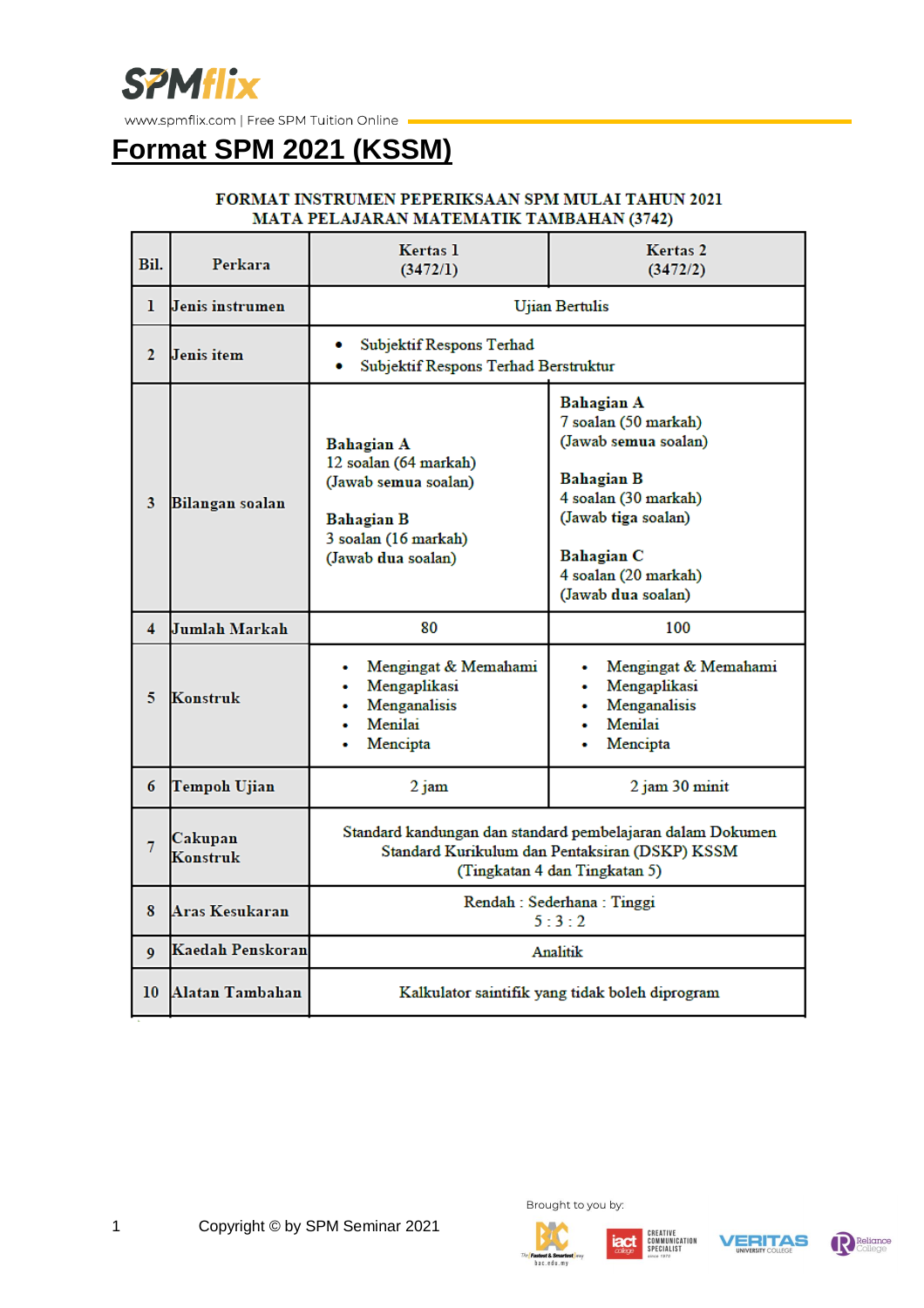

# **List of Formula**

- 1  $x = \frac{-b \pm \sqrt{b^2 4ac}}{2a}$ 2  $\log_a b = \frac{\log_c b}{\log_c a}$ 3  $T_n = a + (n-1)d$ 4  $T_{n} = ar^{n-1}$ 5  $S_n = \frac{n}{2} [2a + (n-1)d]$ 6  $S_n = \frac{a(r^n - 1)}{1} = \frac{a(1 - r^n)}{1}$ ,  $r \neq 1$  $7 \quad Z = \frac{X - \mu}{\sigma}$ 8  $P(X = r) = {^{n}C}_r p^{r} q^{n-r}$ ,  $p + q = 1$ 9  ${}^{n}P_{r} = \frac{n!}{(n-r)!}$ 10  ${}^{n}C_r = \frac{n!}{(n-r)!r!}$ 11  $I = \frac{Q_1}{Q_0} \times 100$ 12  $\overline{I} = \frac{\sum W_i I_i}{\sum W_i}$ 13  $\sin^2 A + \cos^2 A = 1$  $\sin^2 A + \cos^2 A = 1$
- 14  $sec^2 A = 1 + tan^2 A$  $se^{2} A = 1 + tan^{2} A$
- 15  $\csc^2 A = 1 + \cot^2 A$  $k$ osek<sup>2</sup> A = 1 + kot<sup>2</sup> A
- 16  $\sin(A \pm B) = \sin A \cos B \pm \cos A \sin B$  $sin(A \pm B) = sin A kos B \pm kos A sin B$
- 17  $\cos(A \pm B) = \cos A \cos B \mp \sin A \sin B$  $kos(A \pm B) = kos \land kos \land \mp sin \land sin \land B$

18 
$$
\tan(A \pm B) = \frac{\tan A \pm \tan B}{1 \mp \tan A \tan B}
$$

19  $\sin 2A = 2 \sin A \cos A$  $sin 2A = 2 sin A$  kos A

$$
20 \quad \cos 2A = \cos^2 A - \sin^2 A
$$

$$
= 2 \cos^2 A - 1
$$

$$
= 1 - 2 \sin^2 A
$$

$$
kos 2A = kos2 A - sin2 A
$$
  
= 2 kos<sup>2</sup> A - 1  
= 1 - 2 sin<sup>2</sup> A

$$
21 \quad \tan 2A = \frac{2 \tan A}{1 - \tan^2 A}
$$

- 22  $rac{a}{\sin A} = \frac{b}{\sin B} = \frac{c}{\sin C}$
- 23  $a^2 = b^2 + c^2 2bc \cos A$  $a^2 = b^2 + c^2 - 2bc \text{ } k\text{ } \text{ } \text{ } a \text{ } 4$
- 24 Area of triangle / Luas segi tiga  $=\frac{1}{2}ab\sin C$

Brought to you by





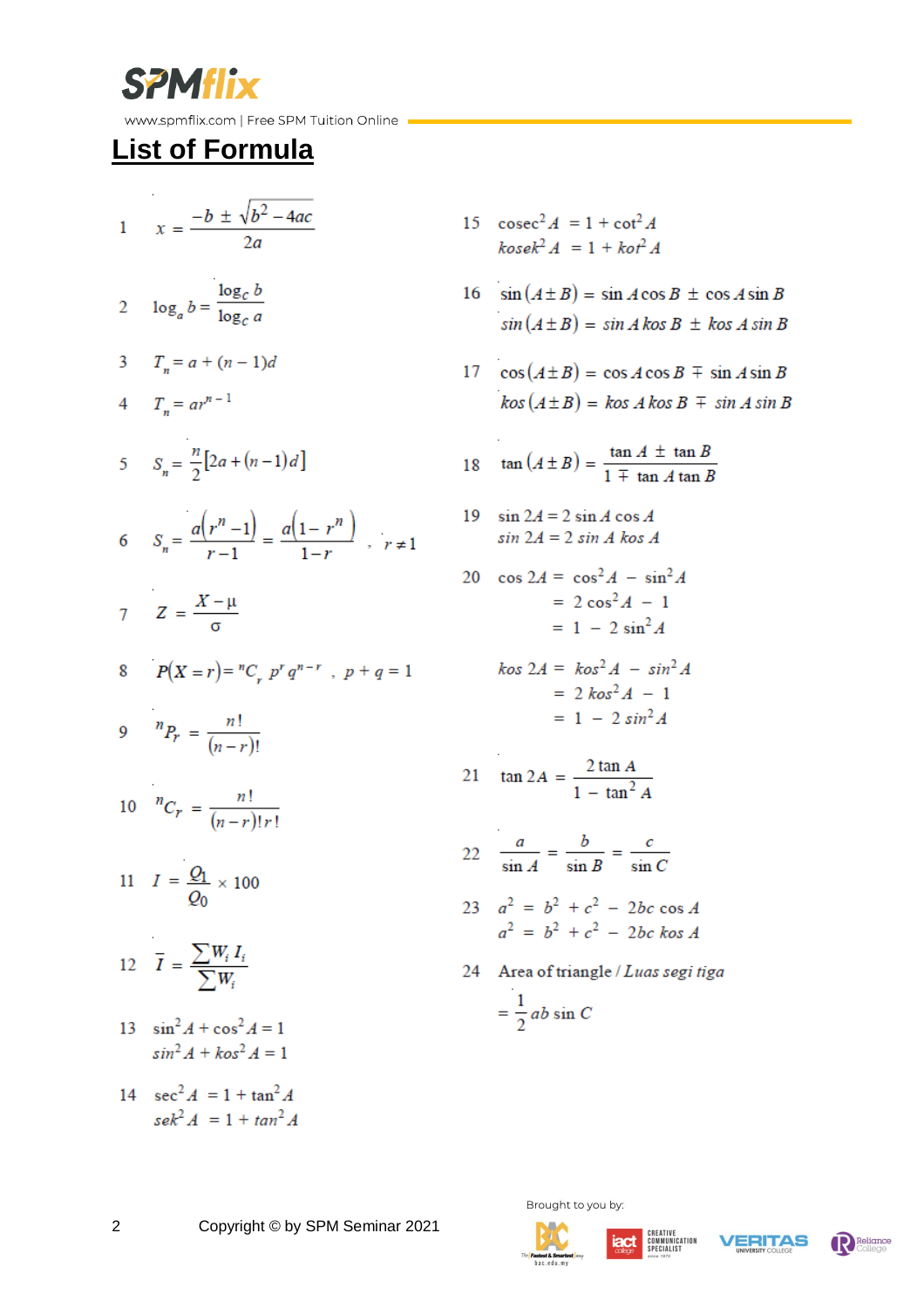

### **List of Form 4 Chapter in Additional Mathematics KSSM.**

| <b>Chapter 1</b>  | <b>Functions</b>              |
|-------------------|-------------------------------|
| <b>Chapter 2</b>  | <b>Quadratic Functions</b>    |
| <b>Chapter 3</b>  | <b>System of Equations</b>    |
| <b>Chapter 4</b>  | Indices, Surds and Logarithms |
| <b>Chapter 5</b>  | Progressions                  |
| <b>Chapter 6</b>  | Linear Law                    |
| <b>Chapter 7</b>  | <b>Coordinate Geometry</b>    |
| <b>Chapter 8</b>  | Vectors                       |
| <b>Chapter 9</b>  | <b>Solutions of Triangles</b> |
| <b>Chapter 10</b> | <b>Index Numbers</b>          |









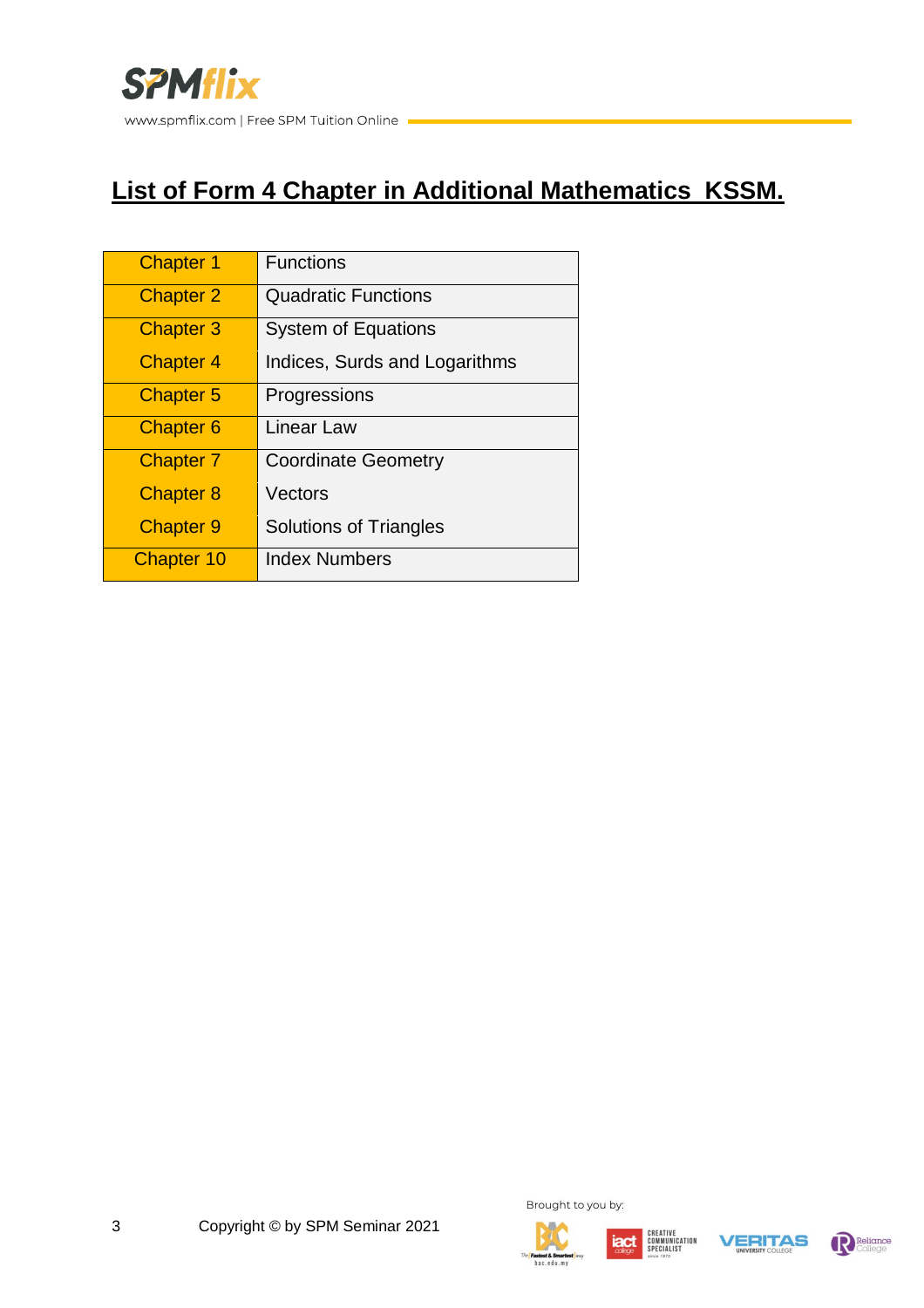

# **Chapter 1: Function**

| <b>Question 1.1</b> |                                                           |                                     |  |  |  |
|---------------------|-----------------------------------------------------------|-------------------------------------|--|--|--|
|                     | Given $f: x \to 3x-2$ and $g: x \to \frac{x}{5}+1$ , find |                                     |  |  |  |
|                     |                                                           | (a) $f^{-1}(x)$                     |  |  |  |
|                     |                                                           | (b) $f^{-1}g(x)$                    |  |  |  |
|                     |                                                           | (c) $h(x)$ such that $hg(x) = 2x+6$ |  |  |  |
|                     |                                                           | <b>Answer</b>                       |  |  |  |
|                     |                                                           |                                     |  |  |  |
|                     |                                                           |                                     |  |  |  |
|                     |                                                           |                                     |  |  |  |
|                     |                                                           |                                     |  |  |  |
|                     |                                                           |                                     |  |  |  |
|                     |                                                           |                                     |  |  |  |
|                     |                                                           |                                     |  |  |  |
|                     |                                                           |                                     |  |  |  |
|                     |                                                           |                                     |  |  |  |
|                     |                                                           |                                     |  |  |  |
|                     |                                                           |                                     |  |  |  |
|                     |                                                           |                                     |  |  |  |
|                     |                                                           |                                     |  |  |  |
|                     |                                                           |                                     |  |  |  |
|                     |                                                           |                                     |  |  |  |
|                     |                                                           |                                     |  |  |  |
|                     |                                                           |                                     |  |  |  |
|                     |                                                           |                                     |  |  |  |





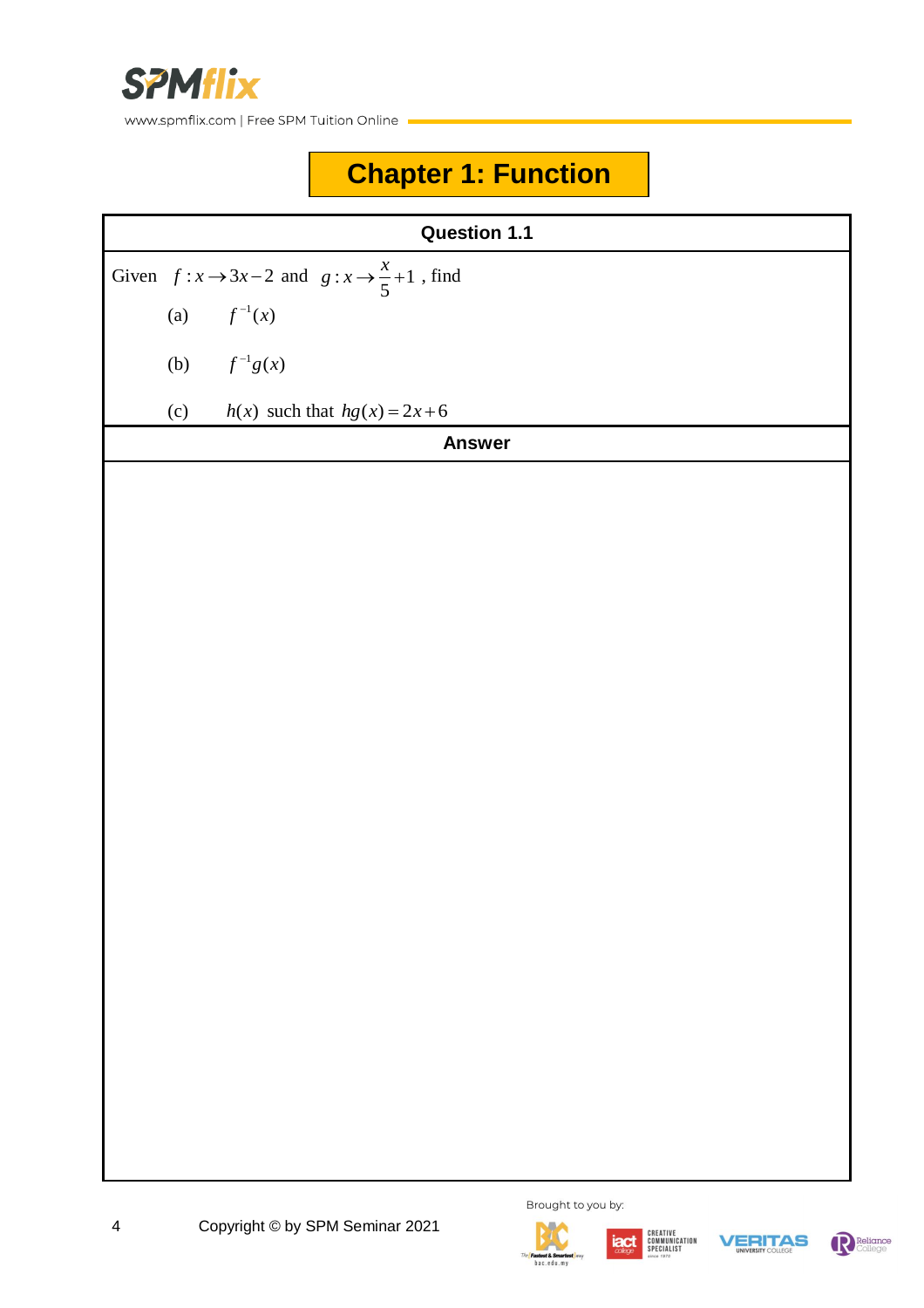











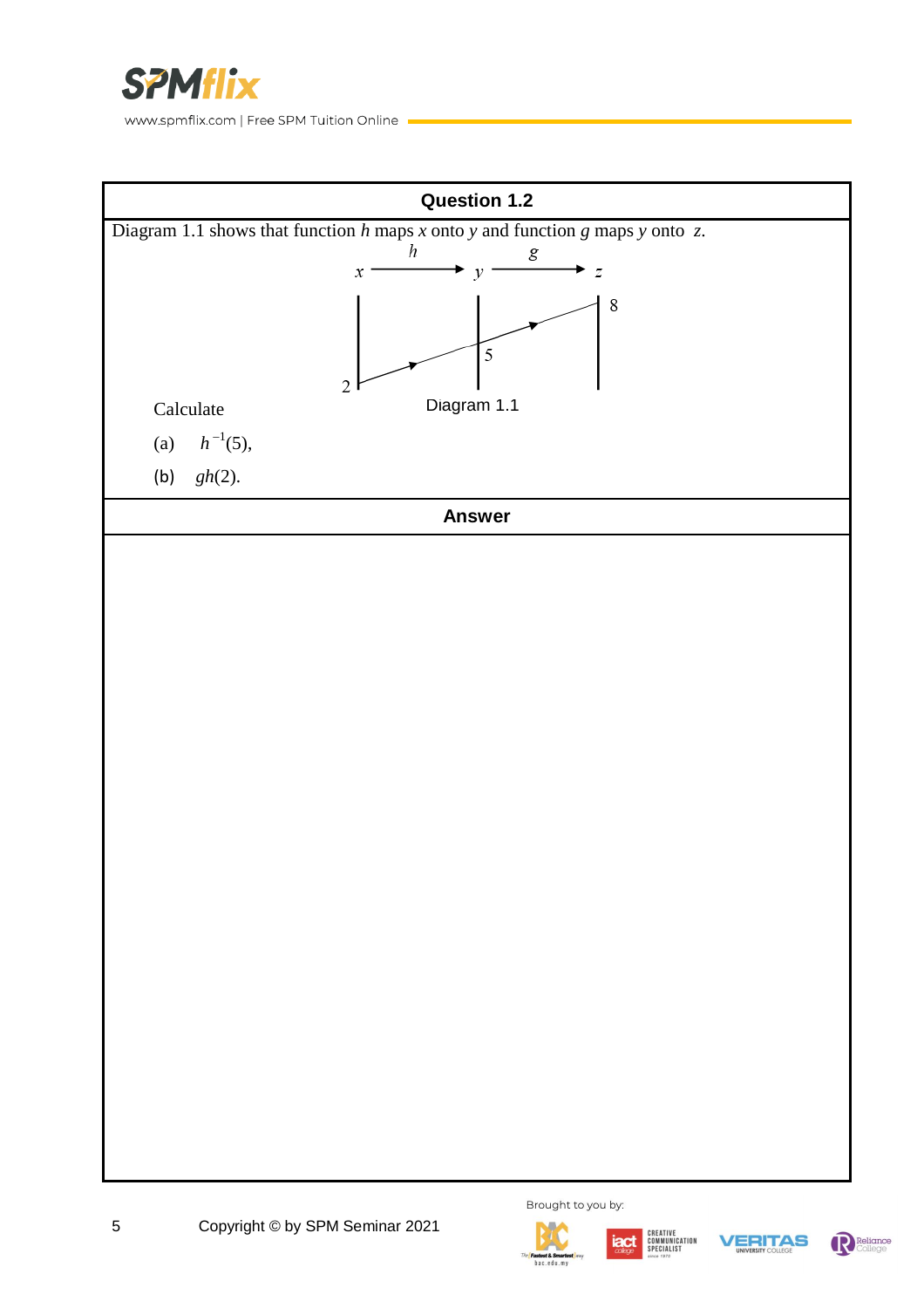

**Question 1.3** Diagram 1.1 show the graph of function  $f(x) = |3x + p|$  for the domain  $0 \le x \le 6$ .  $f(x)$  $(6, 13)$  $f(x) = |3x + p|$ 5 →.  $\overline{O}$ Diagram 1.2 State a) the value of *p* b) the range of  $f(x)$  corresponding to the given domain. **Answer**











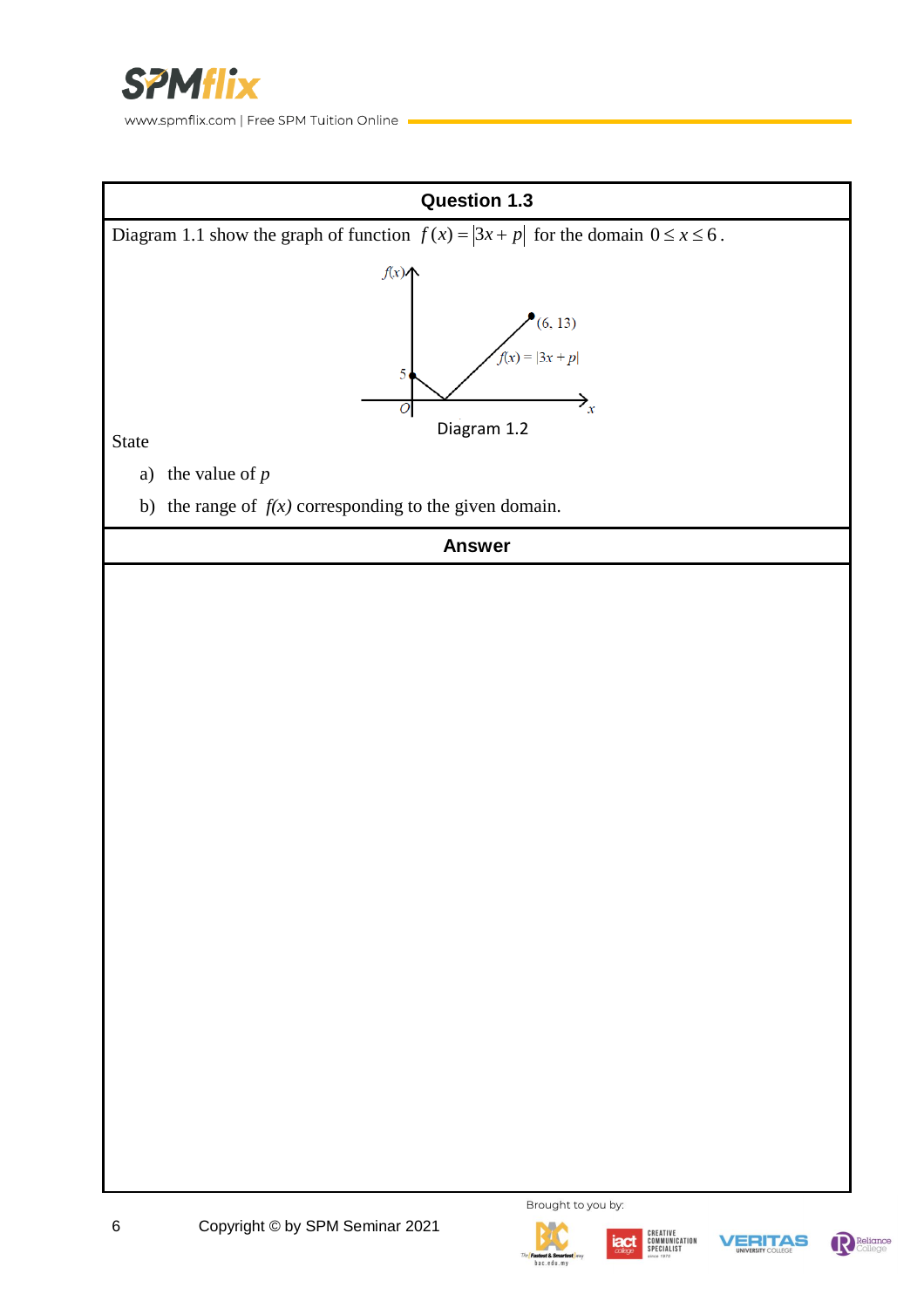

# **Chapter 2: Quadratic Function**

### **Question 2.1**

Diagram 2 shows the graph of the function  $y = -(x+1)^2 + 9$ , where *m* is a constant. The curve touches the line  $y = m$  at point *A* and cut the y-axis at point *B*. The curve also cut the *x*-axis at point *P*.



- a) Determine the value of *m* and of *k*.
- b) State the coordinates of point *P*.









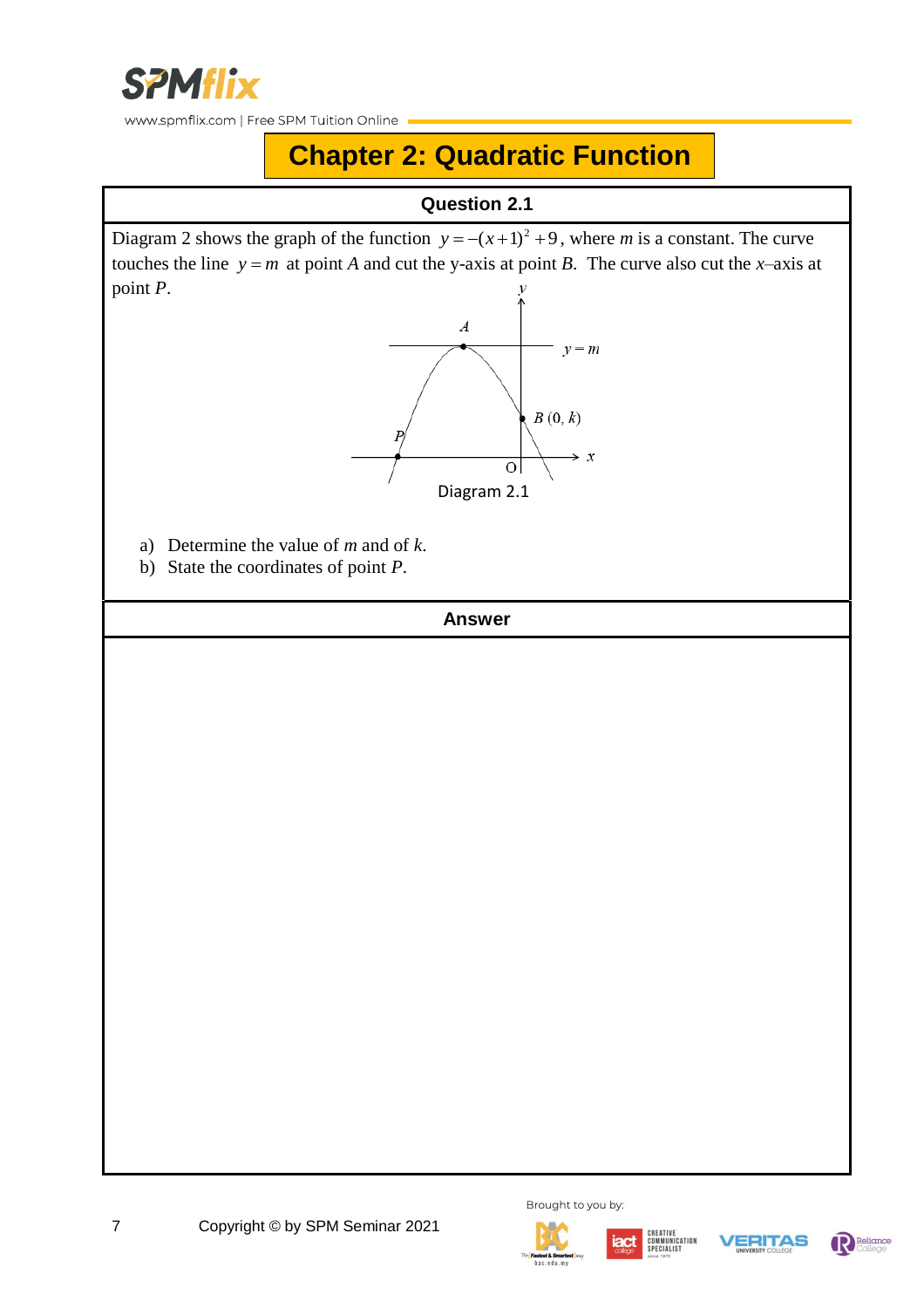

### **Question 2.2**

| It is given that the curve $y = x^2 - 2x$ intersect with the line $y = 9(2x-5) - 5p$ , where p is a<br>constant at two points. Find the range of values of $p$ .               |  |  |  |
|--------------------------------------------------------------------------------------------------------------------------------------------------------------------------------|--|--|--|
| <b>Answer</b>                                                                                                                                                                  |  |  |  |
|                                                                                                                                                                                |  |  |  |
|                                                                                                                                                                                |  |  |  |
|                                                                                                                                                                                |  |  |  |
|                                                                                                                                                                                |  |  |  |
|                                                                                                                                                                                |  |  |  |
|                                                                                                                                                                                |  |  |  |
| <b>Question 2.3</b>                                                                                                                                                            |  |  |  |
| Graph of quadratic function $g(x) = -4 + hx - x^2$ has maximum point (k, -3) where $h > 0$ and $k > 0$ .<br>a) by using completing the square, find the value of $h$ and $k$ . |  |  |  |

b) hence, sketch graph of corresponding function  $f(x)$ 







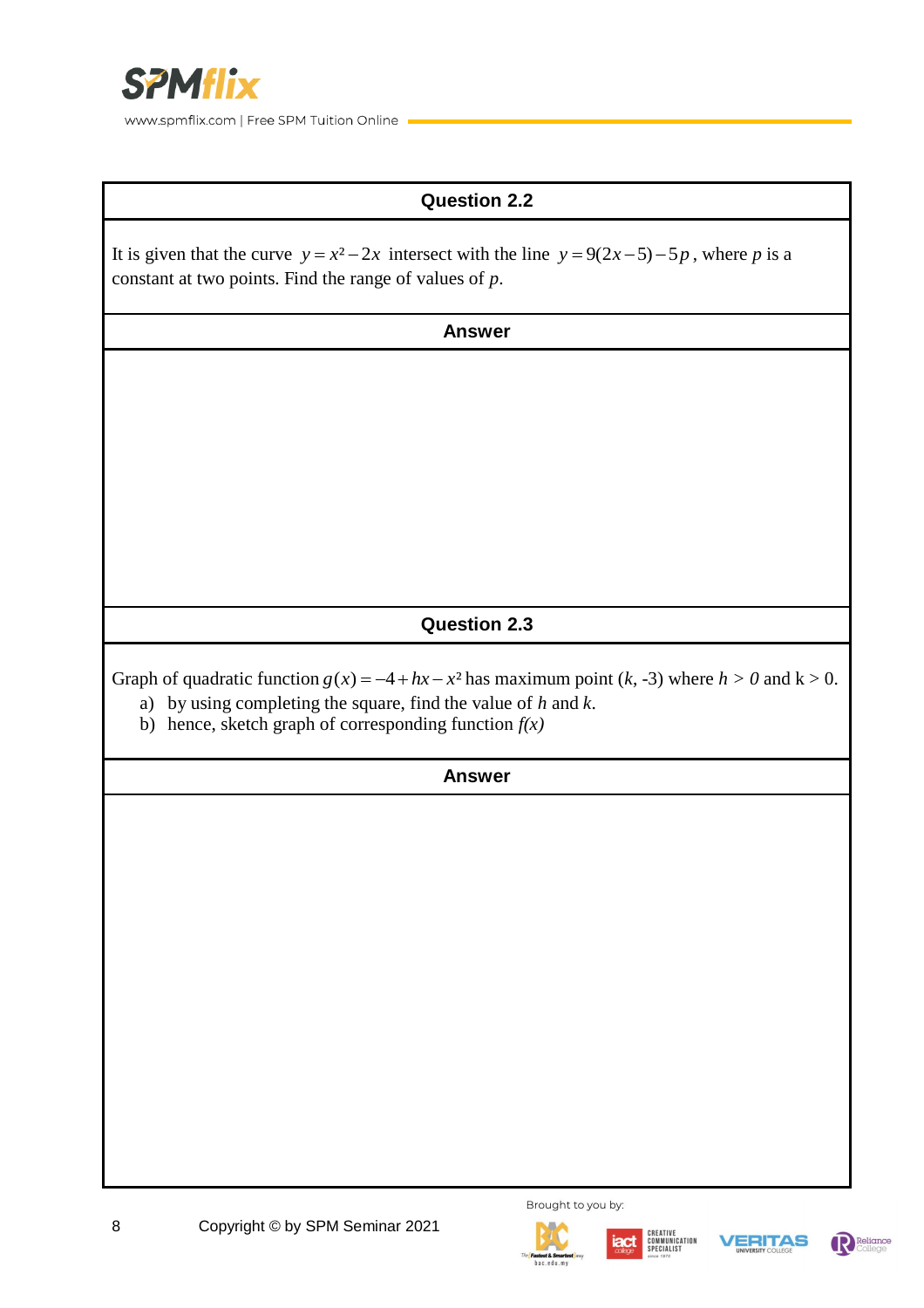

# **Chapter 3: System of Equations**

### **Question 3.1**

Solve the following linear equations system.

 $5x+10y+15z=32$  $10x+15y+20z=46$  $20x + 35y + 30z = 82$ 











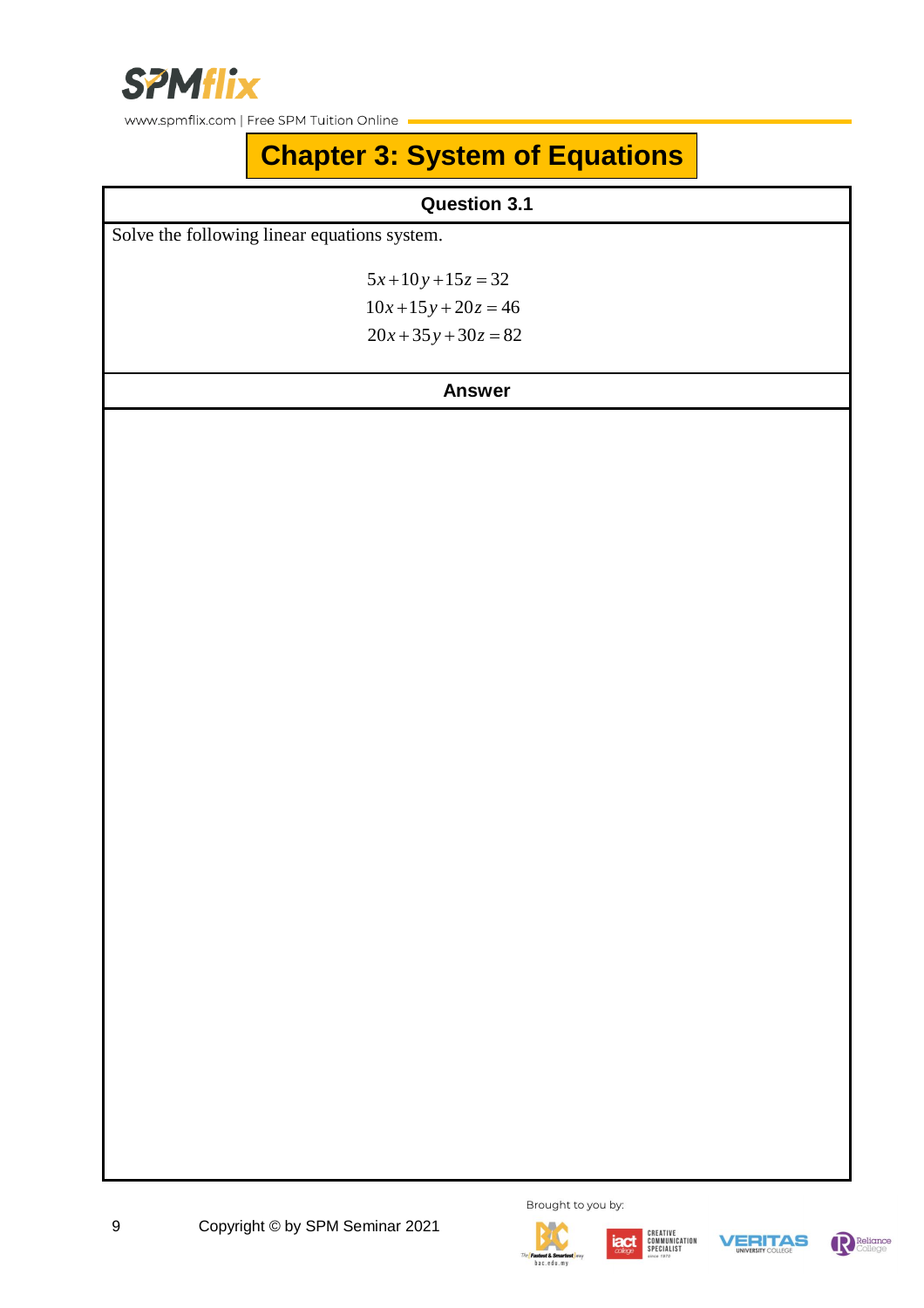

### **Question 3.2**

Solve the simultaneous equations  $q - 4p + 20 = 0$  and  $4p^2 - 8p - 4pq + q^2 - 16 = 0$ 









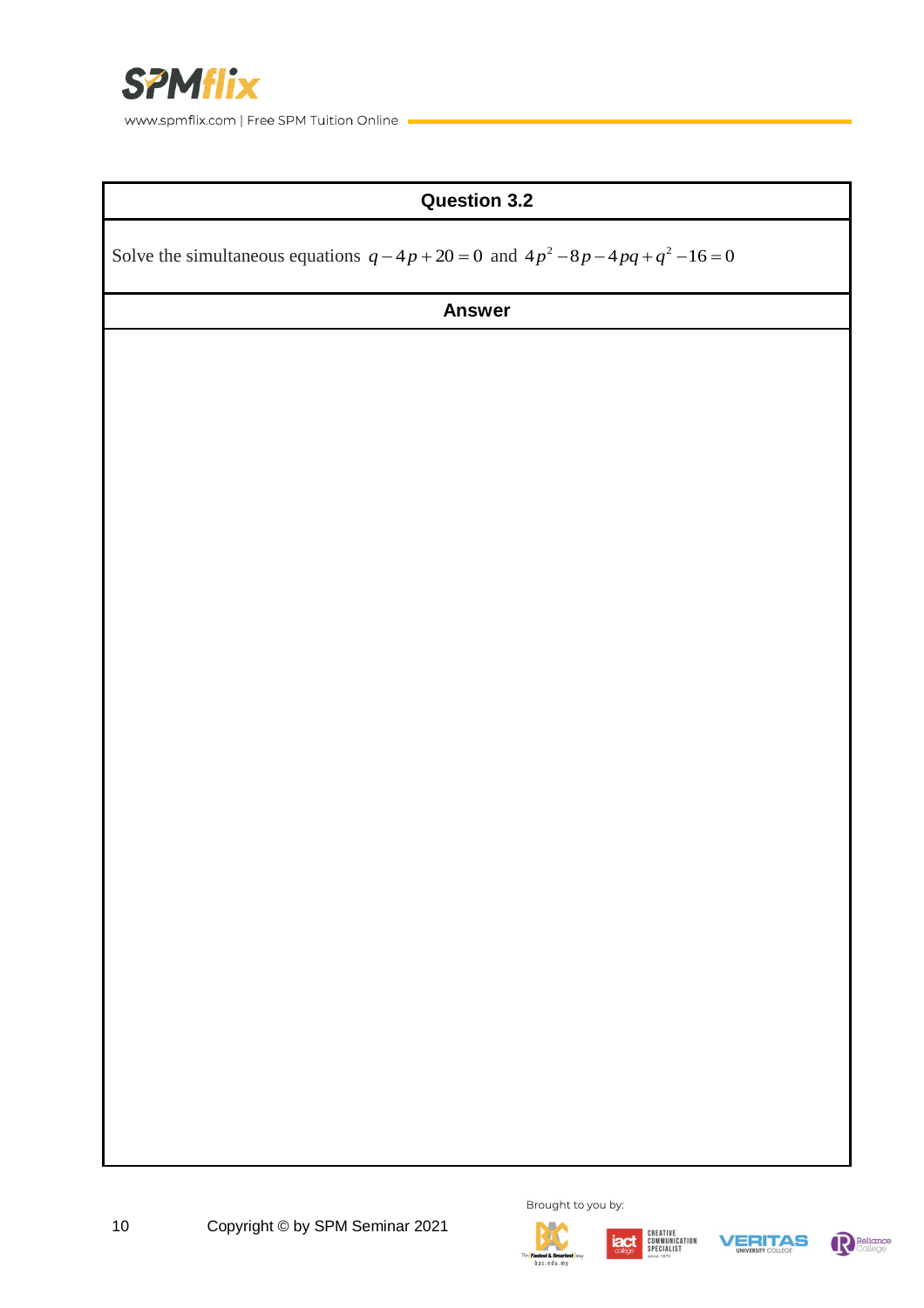

# **Chapter 4: Indices, Surd & Logarithms**

**Question 4.1**

Show that  $3(2^n) + (2^{n+3}) + 2^{n+2}$  is divisible by 5 for all the positive integer values of *n*.

Hence, solve  $3(2^n) + (2^{n+3}) + 2^{n+2} = 3$ .

**Answer**



Brought to you by:











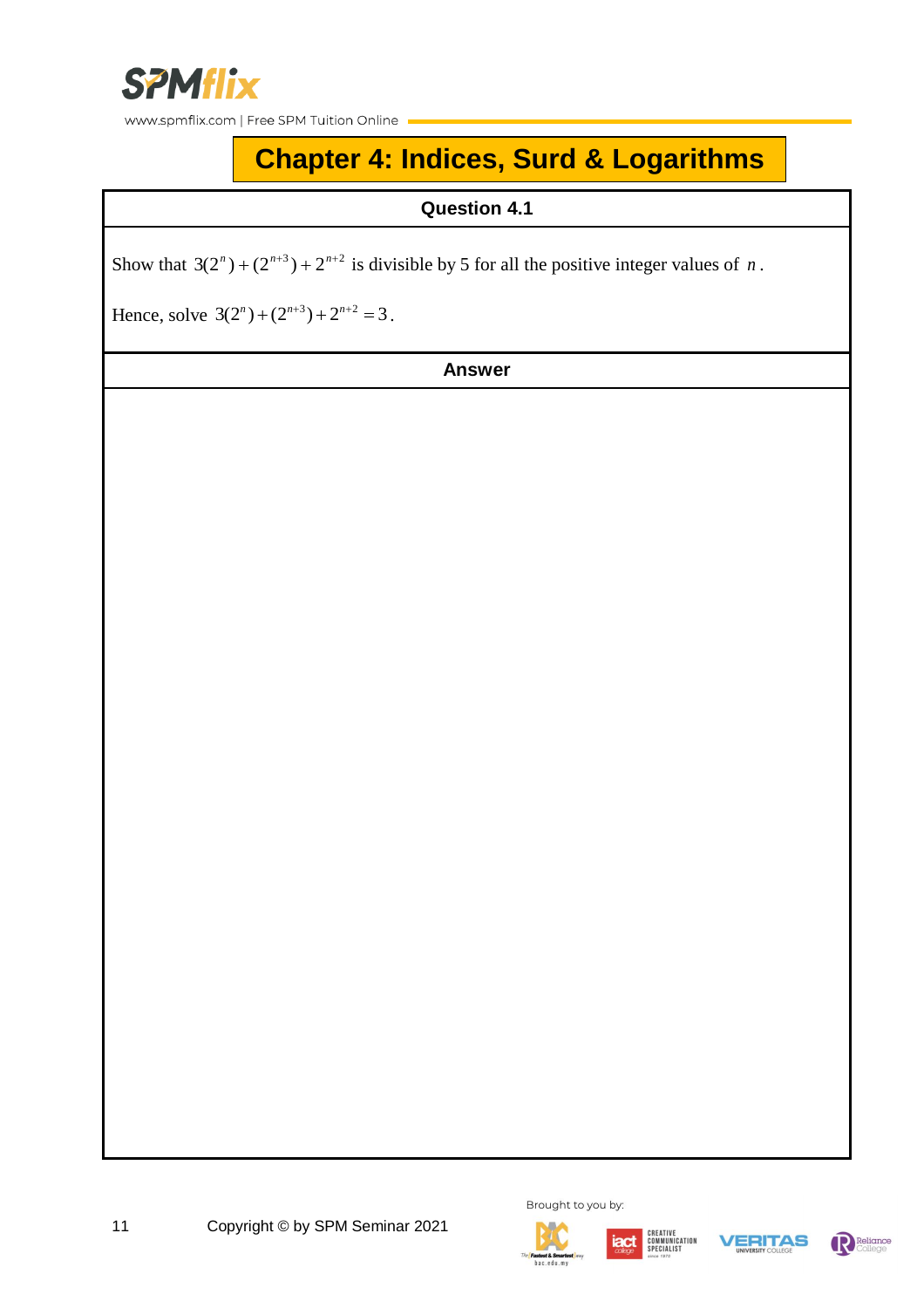



12 Copyright © by SPM Seminar 2021







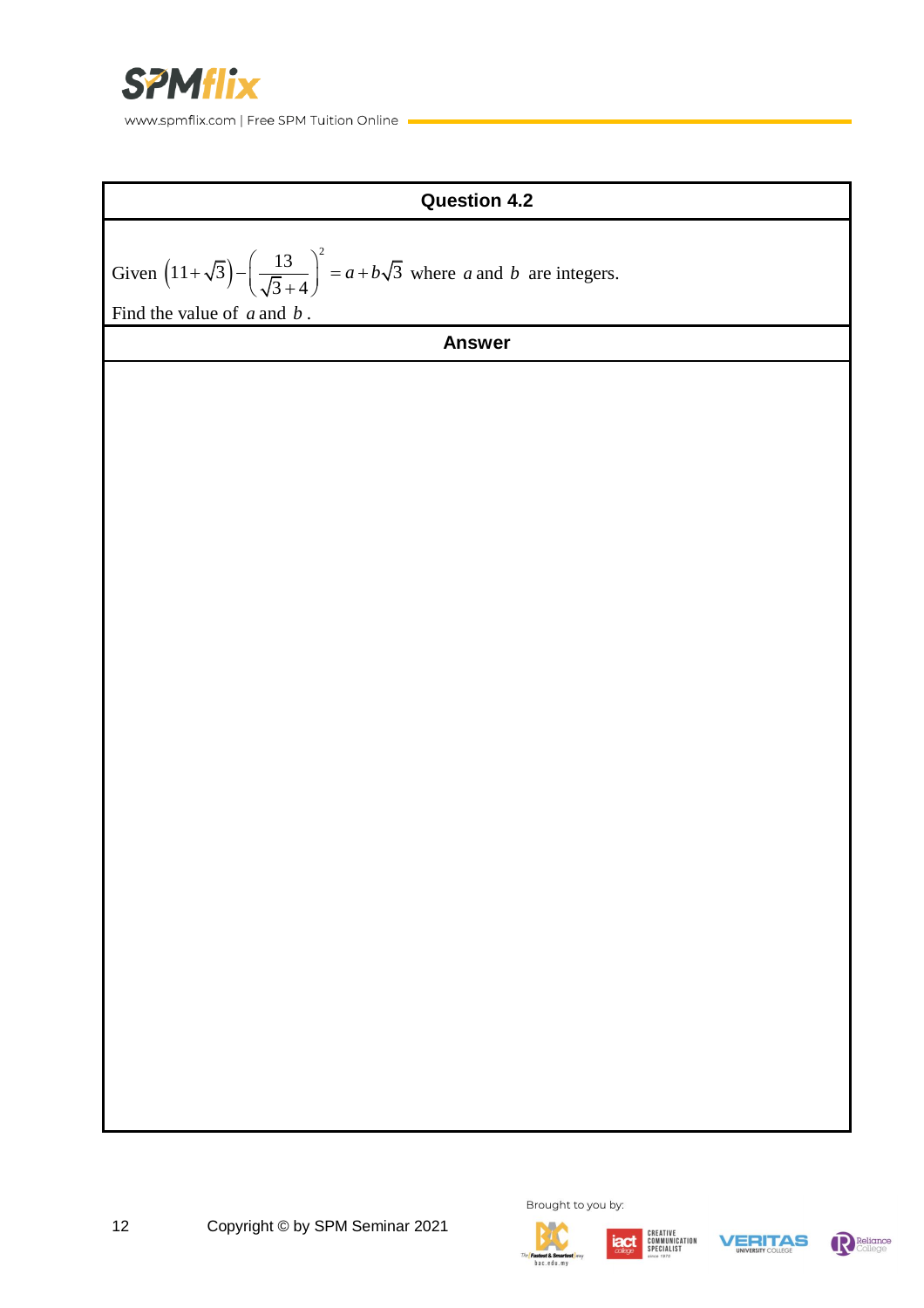







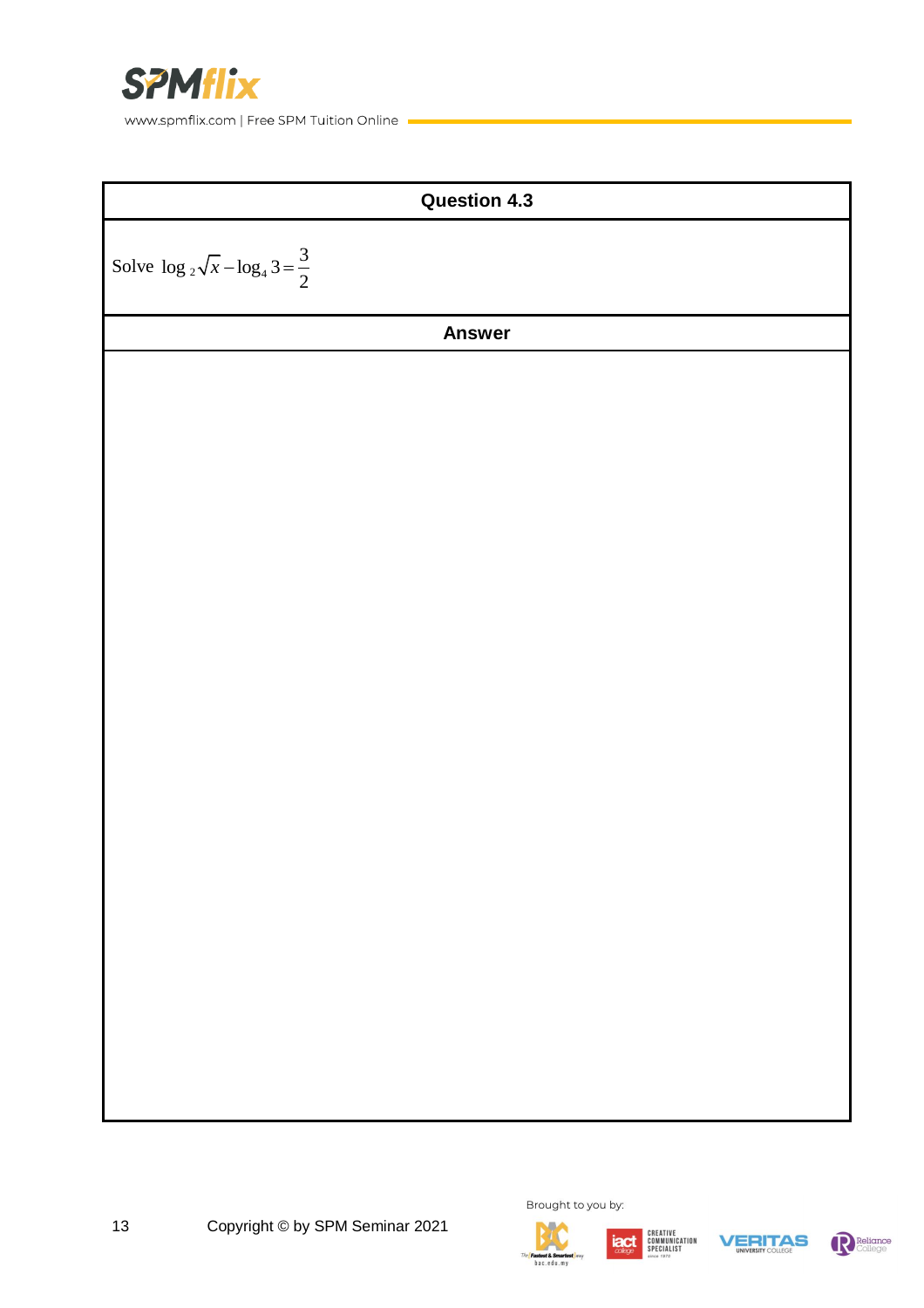

# **Chapter 5: Progressions**

**Question 5.1**

It is given that  $x+4$ ,  $x-2$  and  $x-5$  are three consecutive terms of a geometric progression. Find :

(a) the value of *x* .

(b) the first term if  $\frac{3}{5}$ is the tenth term of the progression.

*x* (c) sum of the first 5 terms







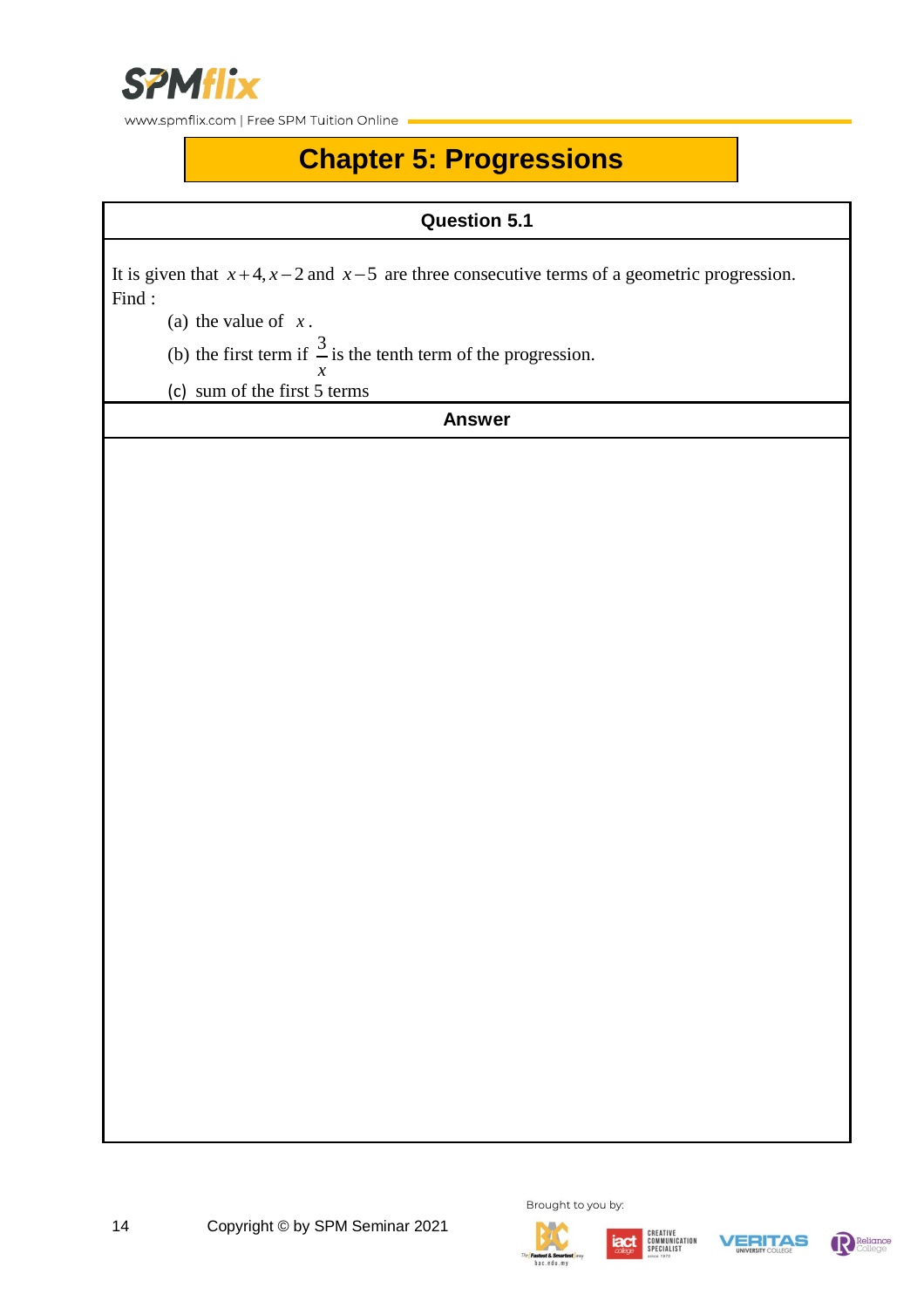

### **Question 5.2**

In arithmetic progression, the sum of the first four terms is 36 and the sixth terms is -5. Find the value of the first term and the common difference of the progression.

**Answer**





Brought to you by:





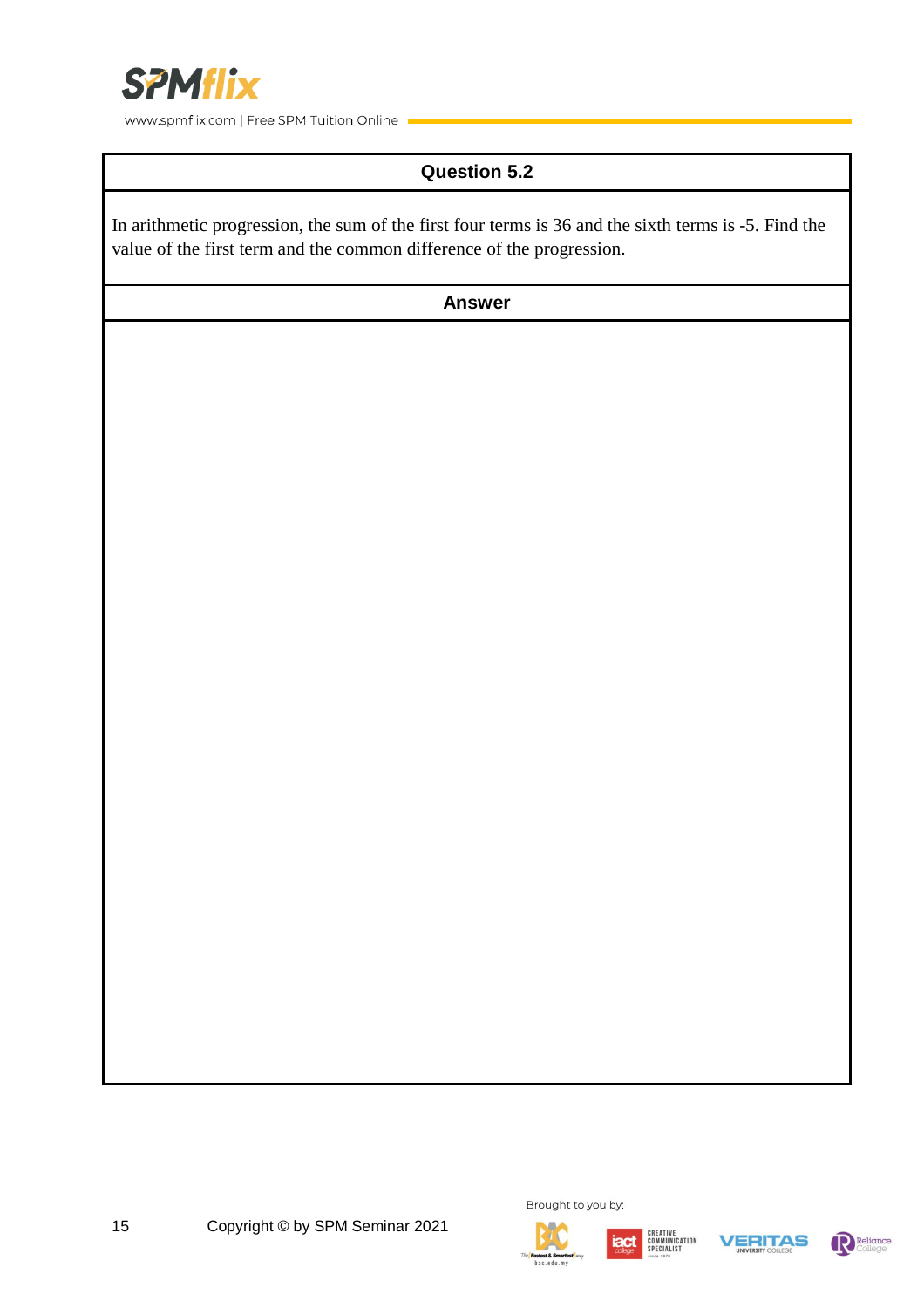

### **Question 5.3**

Hazim drops a tennis ball 148 cm vertically upwards from the floor. After the first bounce, the tennis ball reaches a height of  $\frac{3}{4}$ from its previous distance from the floor as shown in diagram 4 below. The tennis ball continues bouncing until it stops. 148 cm Lantunan pertama Lantunan kedua Second bounce First bounce Find a) the maximum height of the tennis ball from the floor is less than 12 cm for the first time.

b) the total distance, in cm, travelled by the tennis ball from the first bounce until it stops.













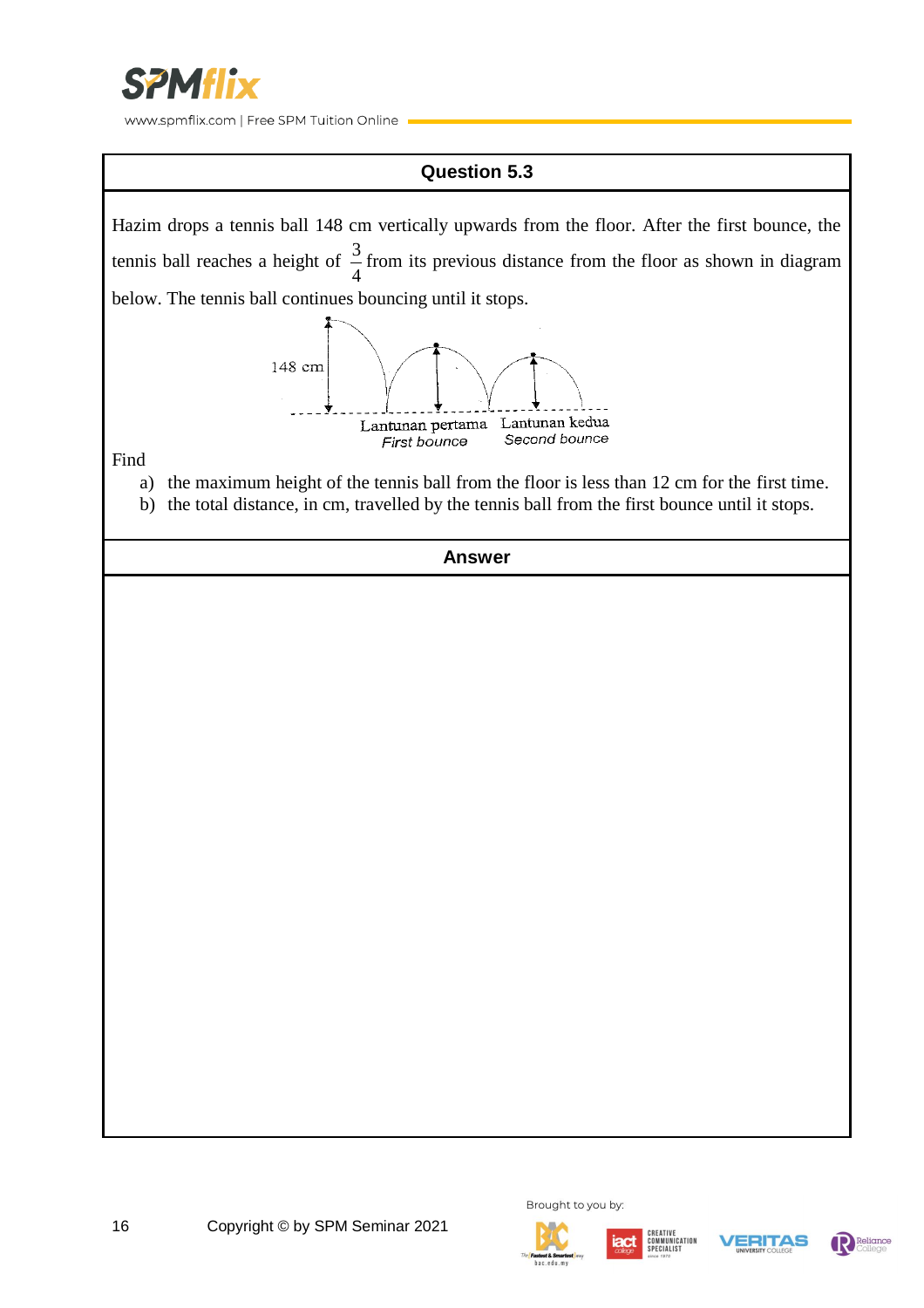

### **Chapter 6: Linear Law**



Brought to you by:



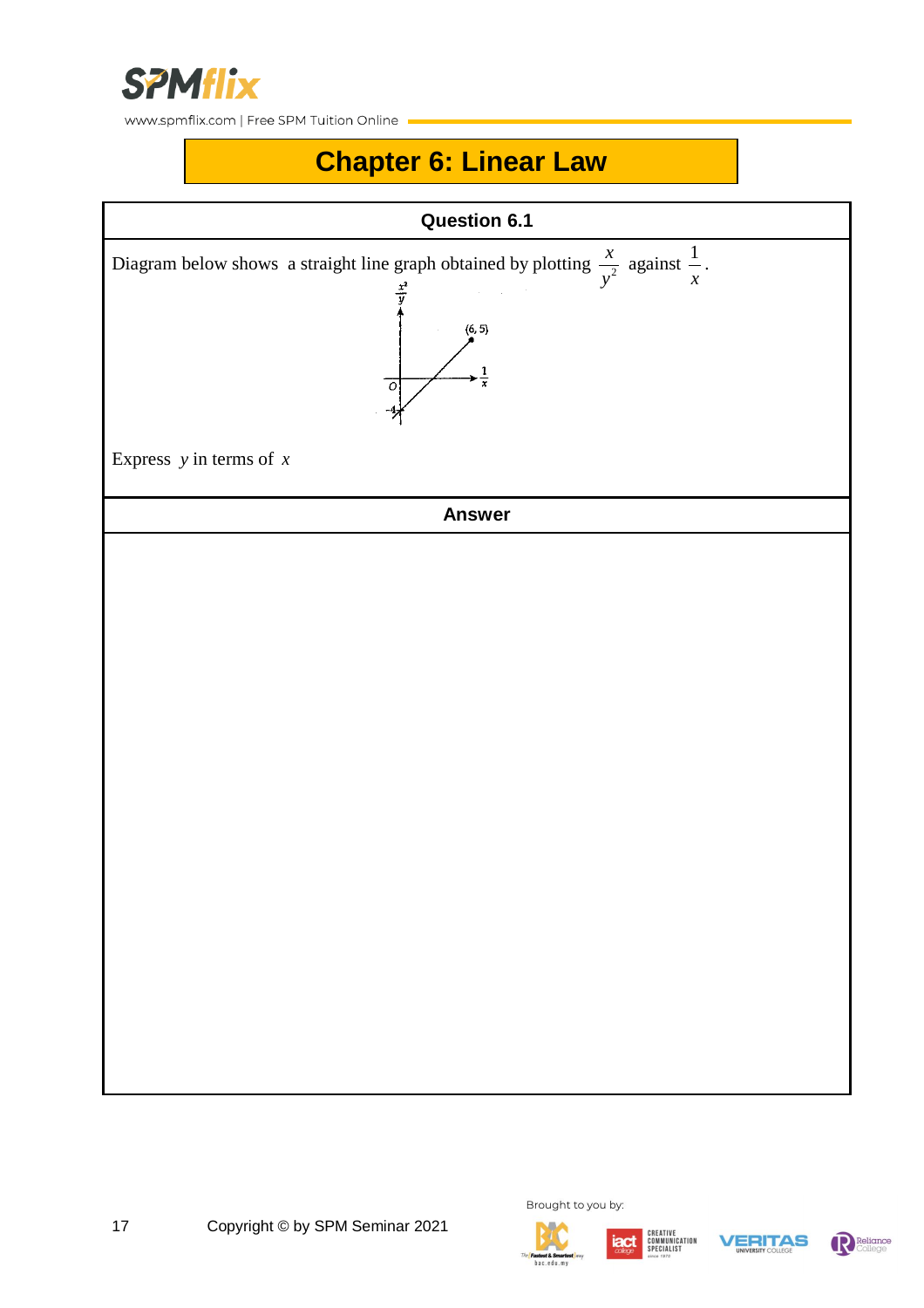

#### **Question 6.2**

|                                                                                                                                                                                                                                                                                                                | Table below shows the values of two variables, $x$ and $y$ , obtained from an experiment. The |     |      |      |      |      |      |
|----------------------------------------------------------------------------------------------------------------------------------------------------------------------------------------------------------------------------------------------------------------------------------------------------------------|-----------------------------------------------------------------------------------------------|-----|------|------|------|------|------|
| variables x and y are related by the equation $y = \frac{2p}{t^x}$ , where p and t are constants.                                                                                                                                                                                                              |                                                                                               |     |      |      |      |      |      |
|                                                                                                                                                                                                                                                                                                                | $\boldsymbol{x}$                                                                              | 4   | 6    | 8    | 10   | 12   | 14   |
|                                                                                                                                                                                                                                                                                                                | y                                                                                             | 2.5 | 1.86 | 1.38 | 1.04 | 0.78 | 0.59 |
| (a) Based on Table above, construct a table for the value of $\log_{10} y$ . Give your answer<br>correct to two significant figures.<br>(b) Plot $\log_{10}$ y against x, using a scale of 2 cm to 2 units on the x-axis and 2 cm to 0.1<br>unit on the $log_{10} y - axis$ . Hence draw the line of best fit. |                                                                                               |     |      |      |      |      |      |
| (c) Use the graph in (b) to find the value of<br>$-t$<br>$\mathbf{1}$ .<br>ii.<br>p                                                                                                                                                                                                                            |                                                                                               |     |      |      |      |      |      |
|                                                                                                                                                                                                                                                                                                                | <b>Answer</b>                                                                                 |     |      |      |      |      |      |









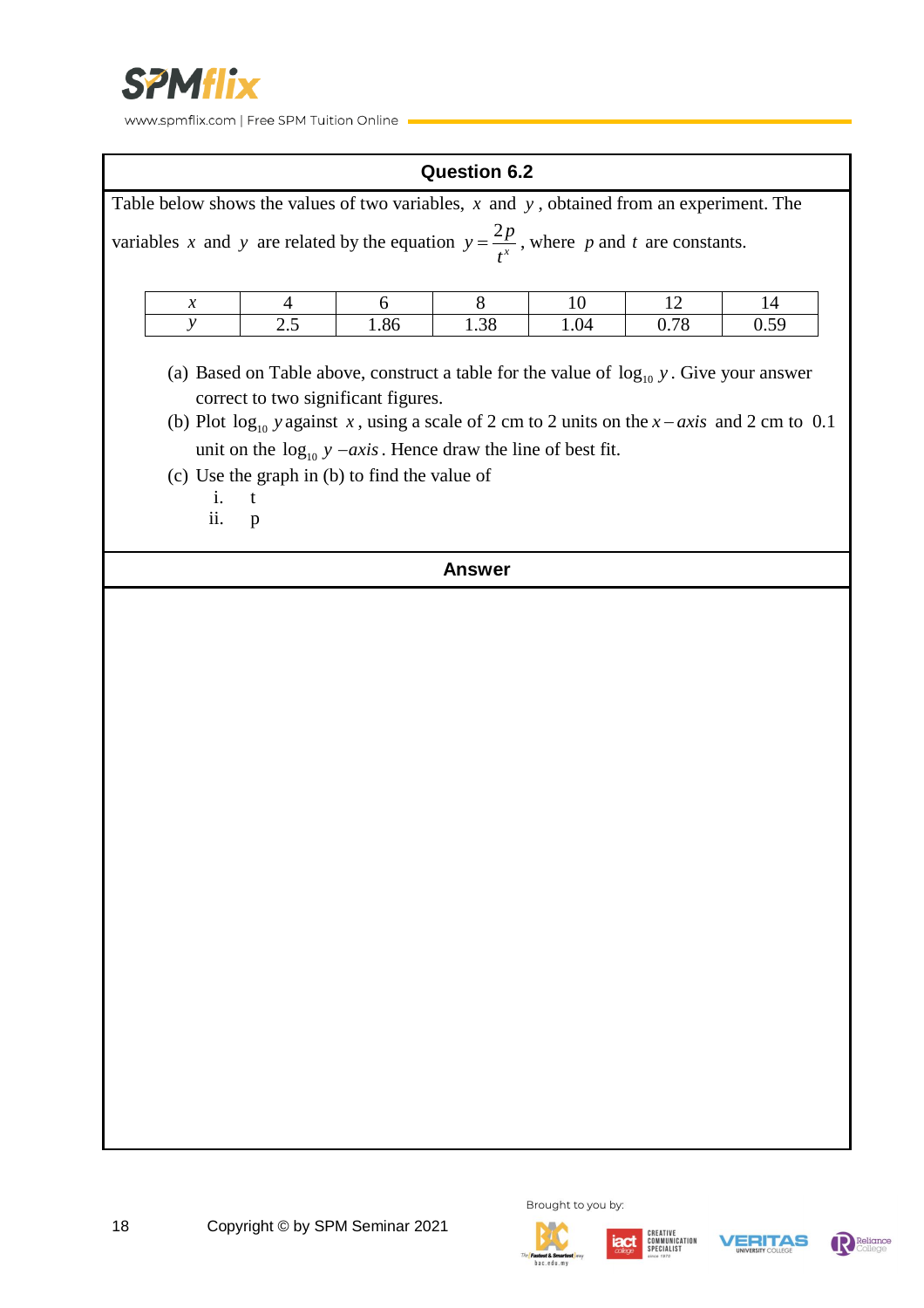

# **Chapter 7: Coordinate Geometry**

# **Question 7.1** Diagram below shows a quadrilateral *DEFG*. The equation of the straight line *DE* is  $y = 2x + 5$ . .<br>ד?ו**ד**א ,<br>γ=2x + 5  $D(-1, 1)$ a) the equation of the straight line *GF* . b) the equation of the straight line *DG* . c) the coordinates of *G* d) the area, in unit², of the quadrilateral *DEFG* **Answer**









Find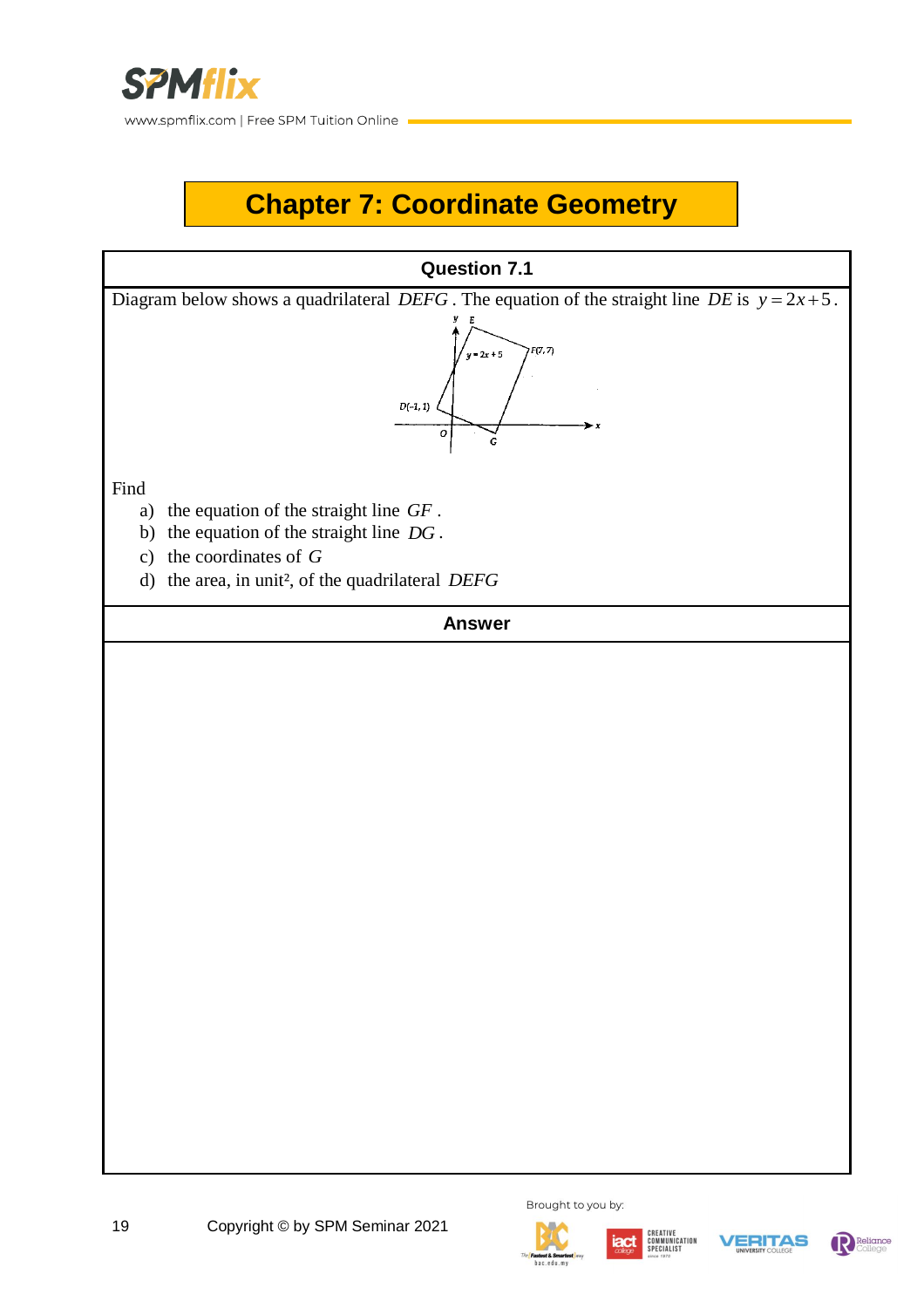

### **Chapter 8: Vector**

### **Question 8.1**

Diagram shows triangle *ABC*. The point *D* lies on the straight line *AC* and the point *E* lies on the straight line *AB*. The straight line *BD* intersects the straight line *CE* at the point *F*.



Given that  $\angle ACB = 90^\circ$ ,  $\overrightarrow{AC} = 14x$ ,  $\overrightarrow{CB} = 16y$ ,  $\overrightarrow{AC} : \overrightarrow{DC} = 5 : 1$  and  $\overrightarrow{AB} : \overrightarrow{AE} = 4 : 1$ .

- a) Express in terms of  $\chi$  and  $\chi$ .
	- i. *BD*
	- ii. *CE*
- b) Given that  $\overrightarrow{CF} = h\overrightarrow{CE}$  and  $\overrightarrow{BF} = kB\overrightarrow{D}$ , where *h* and *k* are constants, find the value of *h* and of *k*.
- c) Given that  $|\underline{x}| = 2$  units and  $|\underline{y}| = 4$  units, find  $|\overrightarrow{AB}|$ .







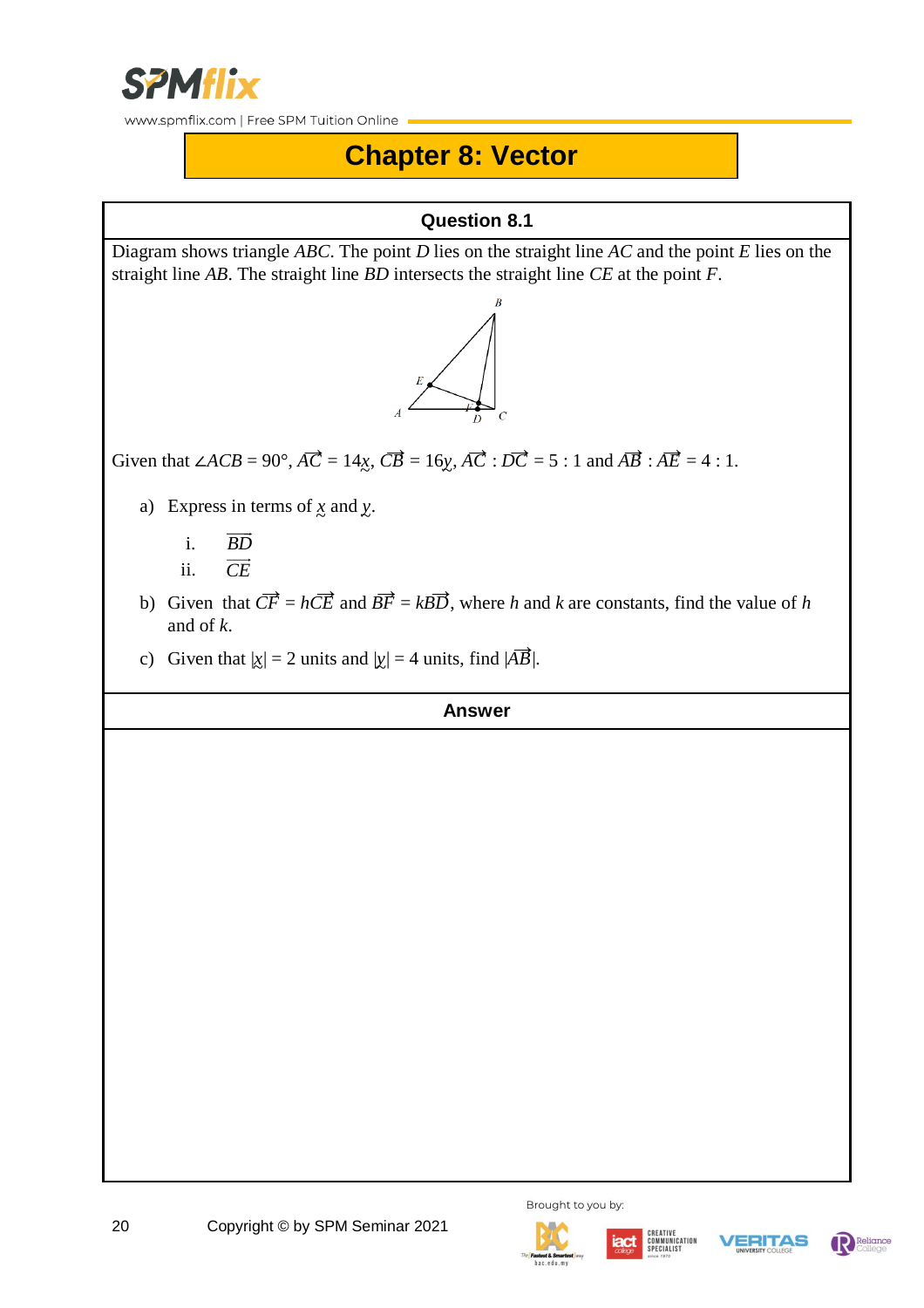

# **Chapter 9: Solution of Triangle**









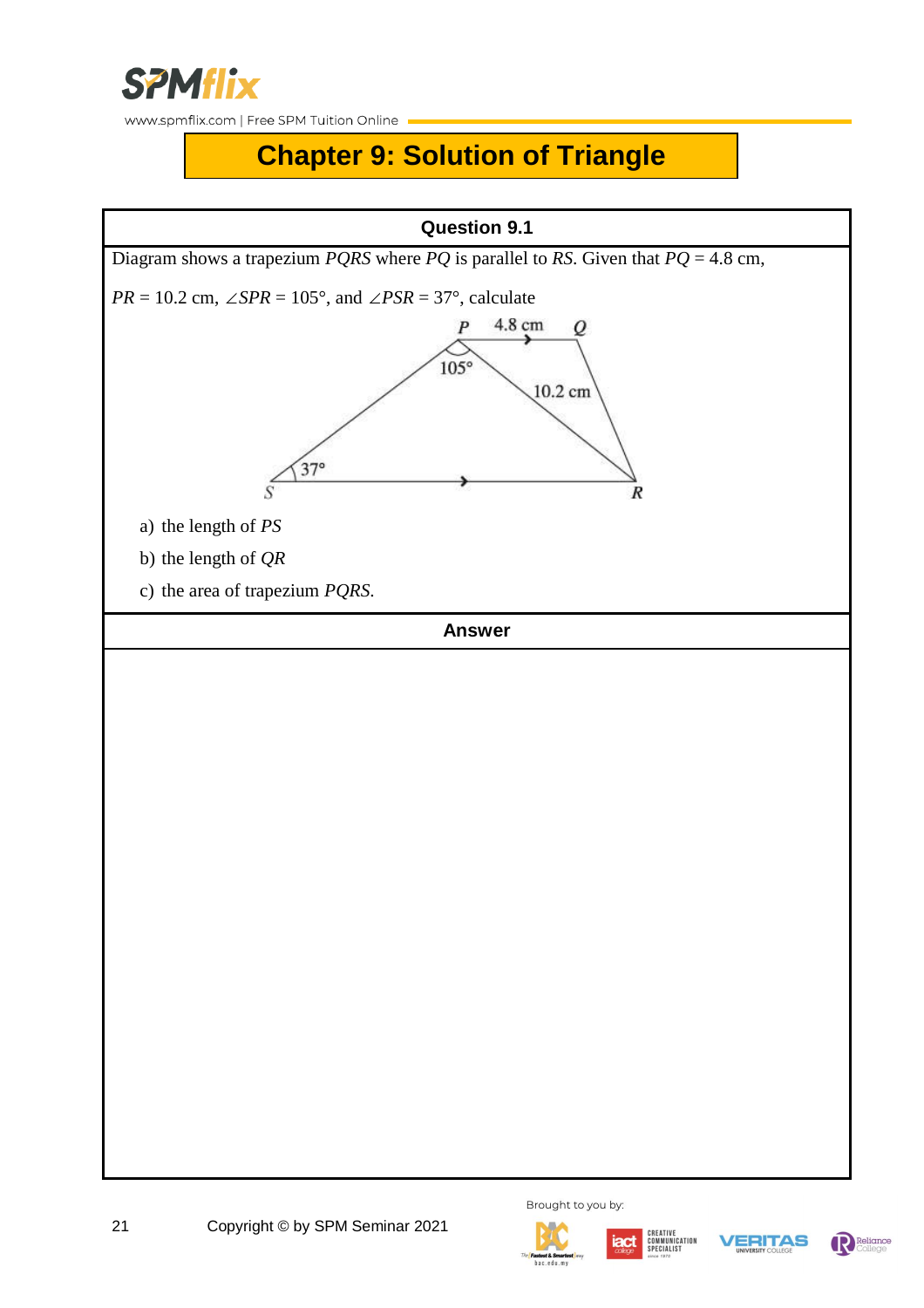

# **Chapter 10: Index Number**

### **Question 10.1**

Table below shows the price indices and weightages for four stationery items *P, Q, R* and *S*.

|                | Price (RM) per unit  |                  | Price Index for the year 2014 | Weightage |
|----------------|----------------------|------------------|-------------------------------|-----------|
|                | Harga (RM) seunit    |                  | based on the year 2013        | Pemberat  |
|                | Stationery Year 2013 | <b>Year 2014</b> | Indeks harga pada tahun 2014  |           |
| Alat tulis     | Tahun<br>Tahun       |                  | berasaskan tahun 2013         |           |
|                | 2013                 | 2014             |                               |           |
|                | 2.80                 | $\chi$           | 80                            |           |
|                | 4.00                 | 4.80             | 120                           |           |
| $\overline{R}$ |                      | 2.60             | 130                           |           |
|                | 5.00                 | 5.85             |                               | m         |

- a) Find the values of *x, y* and z.
- b) The composite index for the price of the stationery in the year 2014 based on the year 2013 is 104. Calculate the value of *m*.
- c) The total expenditure for the stationery in the year 2013 is RM640. Calculate the corresponding total expenditure in the year 2014.
- d) The price index for *Q* in the year 2015 based on the year 2013 is 158.4. Calculate the price index for *Q* in the year 2015 based on the year 2014.